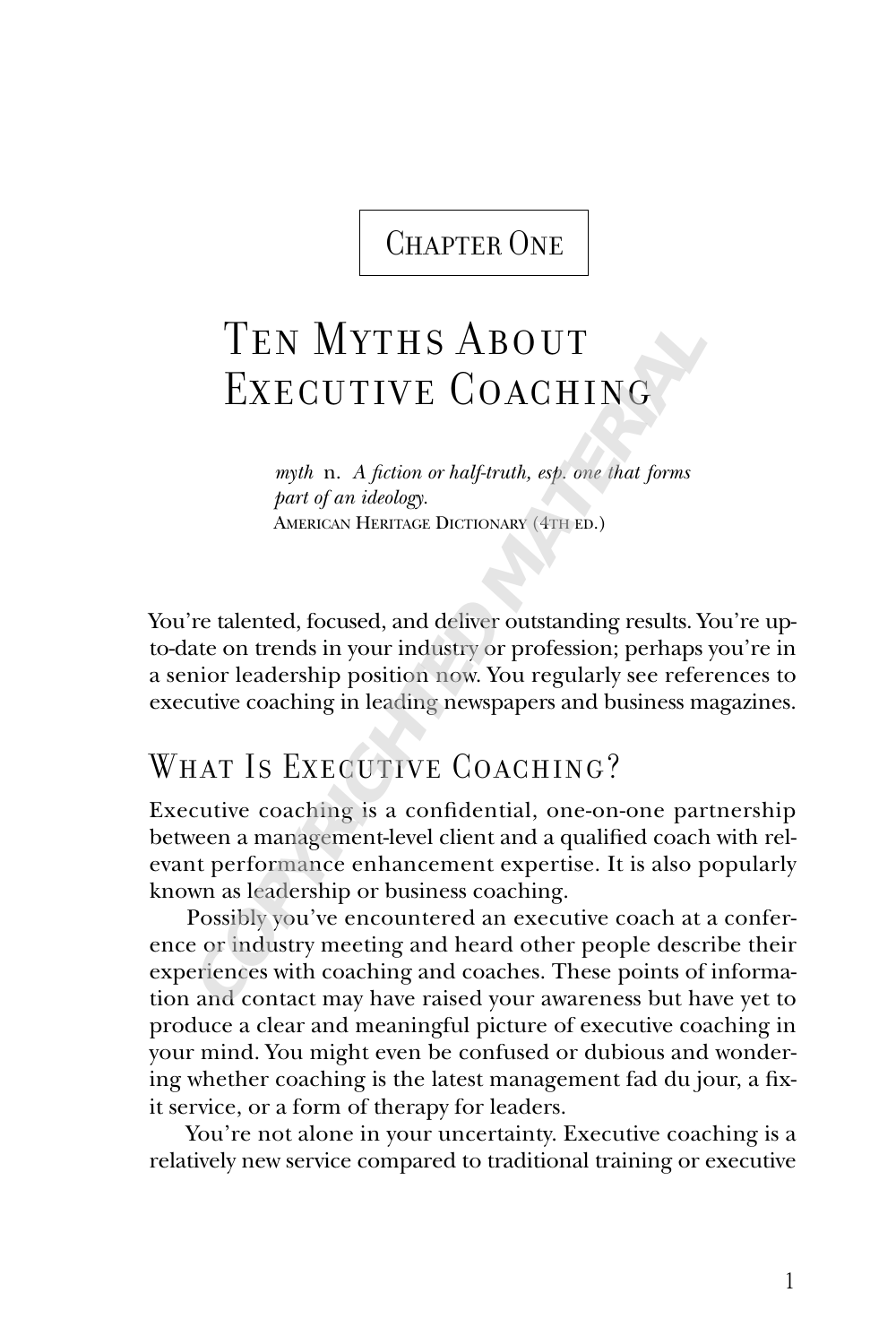education programs. Like anything else new, it runs the risk of being misunderstood, regarded with skepticism, or undervalued. (Consider that back in 1943, IBM chairman Thomas Watson Sr. said, "I think there is a world market for maybe five computers.")

As an international CEO coach, I hear people voice misinformation and invalid assumptions about executive coaching all the time. This confusion is not their fault. The marketplace for business coaching services is nothing if not confusing and inconsistent. In addition, we all have a tendency to generalize on the basis of our current knowledge, as well as on past experiences and first impressions. This often leaves us vulnerable to misjudging.

Just as clearing your closet of outdated clothing makes it easier to install a new and more functional wardrobe, eliminating misconceptions about executive coaching at the start will prepare you for fresh perspectives and interpretations. This chapter will help you do this. As a quick and ready way to distinguish fallacy from fact, I've compiled ten common myths about executive coaching. Don't be surprised if some of these reflect your own beliefs or opinions. Here's an opportunity for you to test and adjust those assumptions.

### Myth 1: The Myth of the Individual

#### *Successful People Don't Need Coaches*

Those who subscribe to the Myth of the Individual believe that people succeed or fail solely on the basis of their own talents and efforts. Given that superstars ranging from Olympic athletes to opera greats to elite business leaders use coaches to elevate their performance, this mind-set flies in the face of reality and common sense. The fact is that coaching helps the best get better. At championship levels, even small incremental gains in performance can have a profound effect on the result, often being the difference between winner and runner-up, between capturing the gold medal or the bronze.

For years Tiger Woods, arguably the world's greatest golfer, relied on swing coach Butch Harmon to elevate and optimize his game. When talking about the legendary coach Vince Lombardi, football player Jerry Kramer said, "He made us all better than we thought we could be."

In the corporate world, chief executives at eBay, Charles Schwab, Pfizer, Maytag, Ford Motors, and Silicon Graphics have all turned to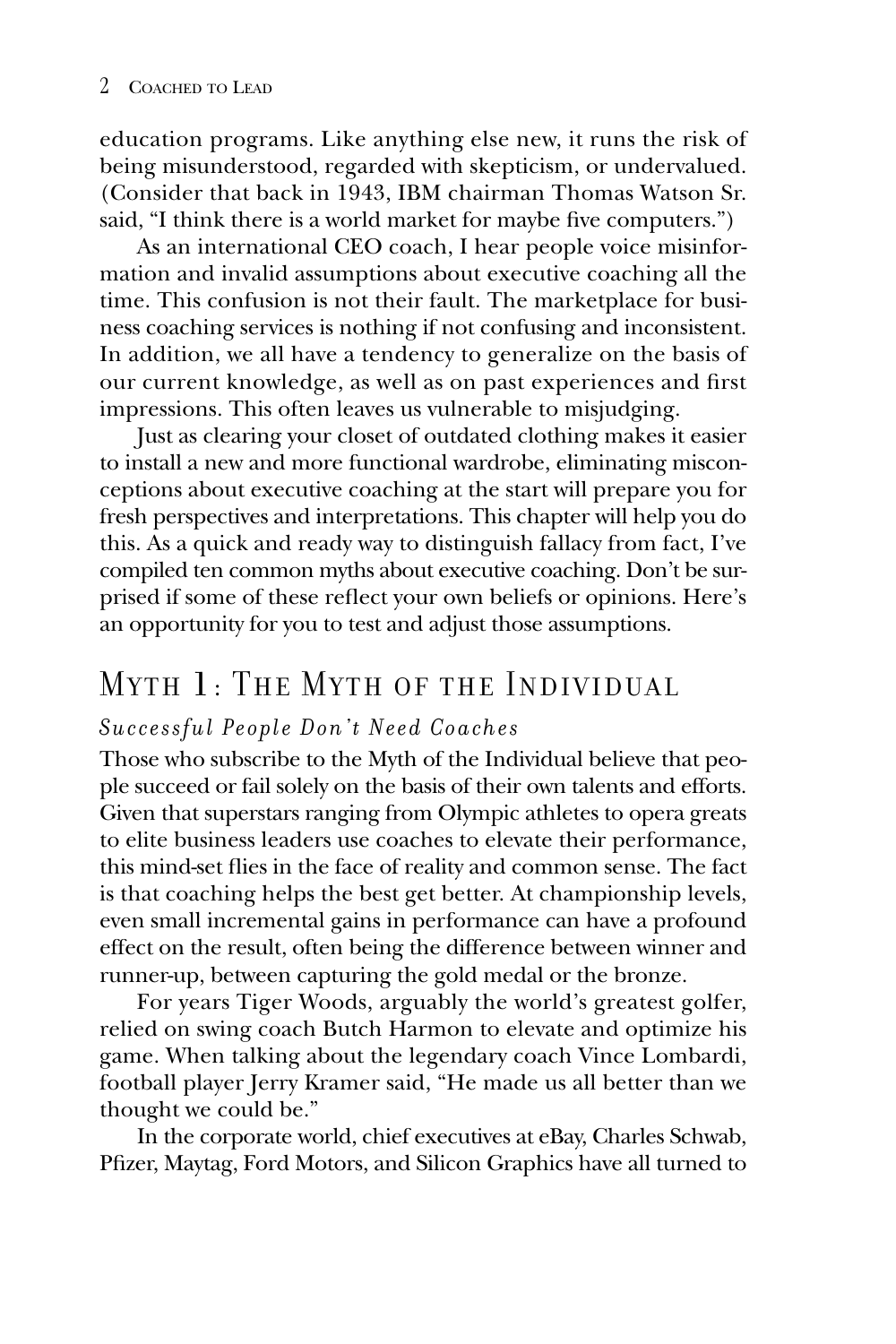executive coaches to improve their effectiveness. eBay CEO Meg Whitman began working with a coach in 1998 in preparation for the company's initial public offering. David S. Pottruck, co-CEO of Charles Schwab, sought help in correcting his abrasive leadership style. In the public sector, Treasury Secretary Paul H. O'Neill engaged a coach to help him galvanize a stodgy government department. As these high-profile examples show, the right coach can help you discover underused strengths, acquire new skills, maintain focus, eliminate blind spots, and master new challenges.

The value proposition for coaching has never been more compelling than it is now: customized, targeted expertise that addresses your needs and challenges. A 2001 study by Manchester Consulting of executives who received coaching, for example, showed an average return on investment (ROI) of 5.7 times the initial investment. (We'll discuss coaching ROI more fully elsewhere in this chapter.)

In today's hypercompetitive world, the chasm continues to grow between what people are being asked to do, what they have been prepared to do, or what they may have natural ability to do. With business and product cycles often measured in months, not years, wins and losses are quickly determined and visible for all to see. If your performance in Act One is not a success, you're unlikely to make it to the second act, let alone an encore. Put another way, no matter who you are—Fortune 500 executive, entrepreneur, public sector administrator, middle manager, or project director—the greater your success, ambition, and responsibility are, the greater are the risks associated with subpar decision making and execution. Coaching is a proven way of reducing your downside risk while maximizing your upside potential.

When you work with an executive coach, you demonstrate a strong commitment to excellence, continuous improvement, and being as effective as possible on a day-to-day basis. When your employer is underwriting coaching services, you have a powerful indicator of your real and perceived value to the enterprise.

I often smile when I hear about "coaching envy," since people are starting to view an executive coach as a standard perk among those who are already at the pinnacle of success.

MYTH BUSTER: Professionals have coaches; amateurs do not.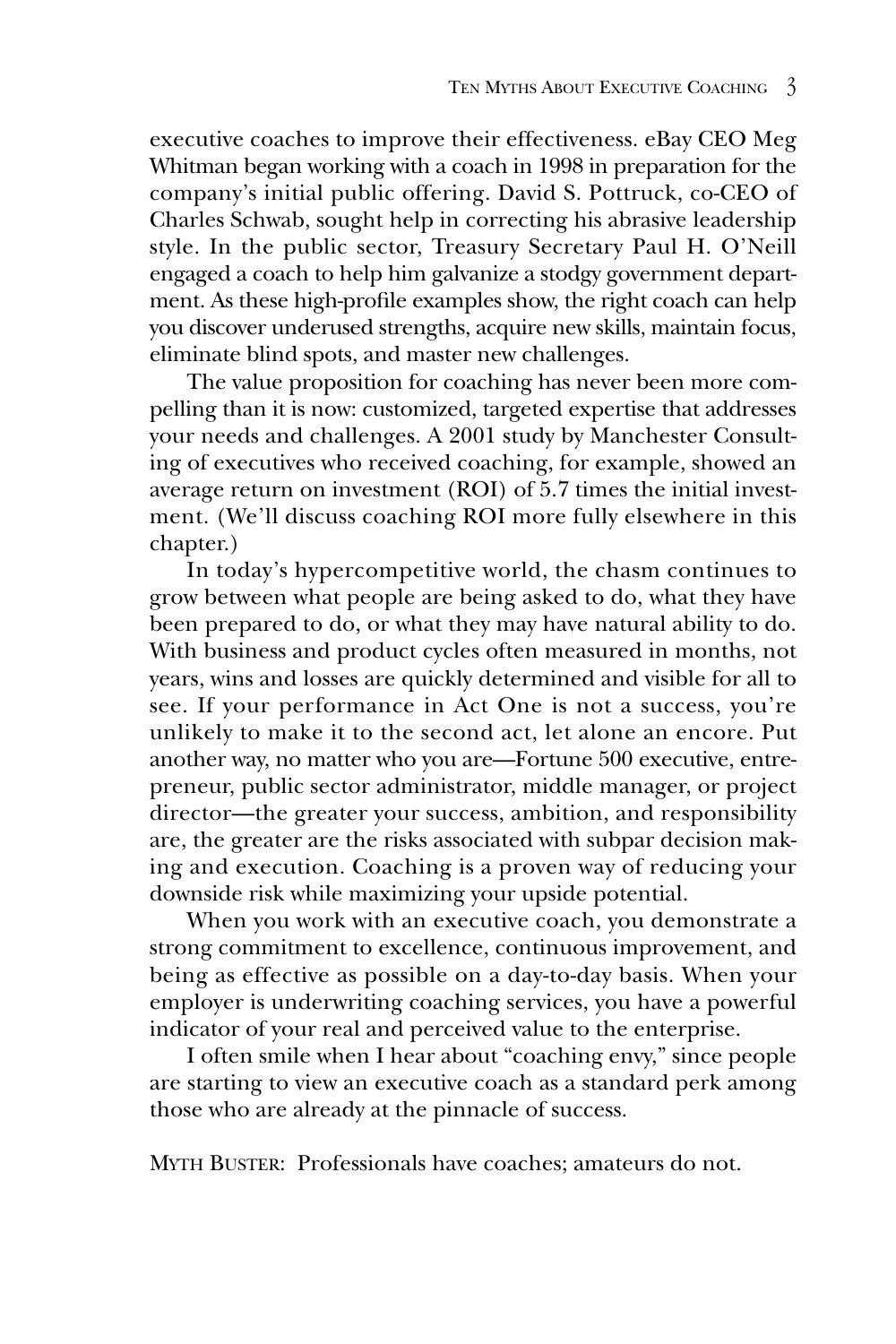# Myth 2: The Jaded Myth

#### *I Get All the Feedback I Can Possibly Use Now*

Feedback comes in all shapes and sizes: 360-degree reports, organization climate studies, customer satisfaction surveys, annual performance reviews, quarterly business scorecards, operational safety reviews. At times we seem to be drowning in opinion data and expert advice.

Notwithstanding this state of affairs, I have observed a few things about organizational behavior over the course of two decades as a coach and an adviser to senior management teams. The first is that certain types of information, particularly tough, sensitive, or contradictory messages, do not always get voiced, let alone acted on. This can happen for a variety of reasons. Employees may be afraid to criticize or confront their superiors. Executives may protect their leaders from unflattering feedback. Managers may minimize behaviors and situations they do not know how to change.

Consequently, despite all the feedback mechanisms and performance systems to be found in the twenty-first-century workplace, leaders and high achievers can have difficulty getting an accurate data mirror to judge how they are doing.

For top executives, directors, business owners, and public officials, feeling isolated—"lonely at the top," the expression goes—is a common phenomenon, since it can be difficult to find people who will challenge them or stretch their thinking. Entrepreneurs and small business owners in particular may be accountable to no one but themselves, with few opportunities to benchmark their performance or learn how to translate feedback into a viable change program.

Technical professionals such as physicians, attorneys, and scientists may not be able to rely on their peers for the kind of performance feedback they need to succeed in certain management positions. As the head of a professional services firm once described his partner colleagues to me with great pride, "They're absolutely brilliant, but when it comes to people issues, they don't know what they don't know."

Ironically, as your span of authority and responsibility grows, the harder it can be to get unfiltered, unbiased information from colleagues, subordinates, and bosses too.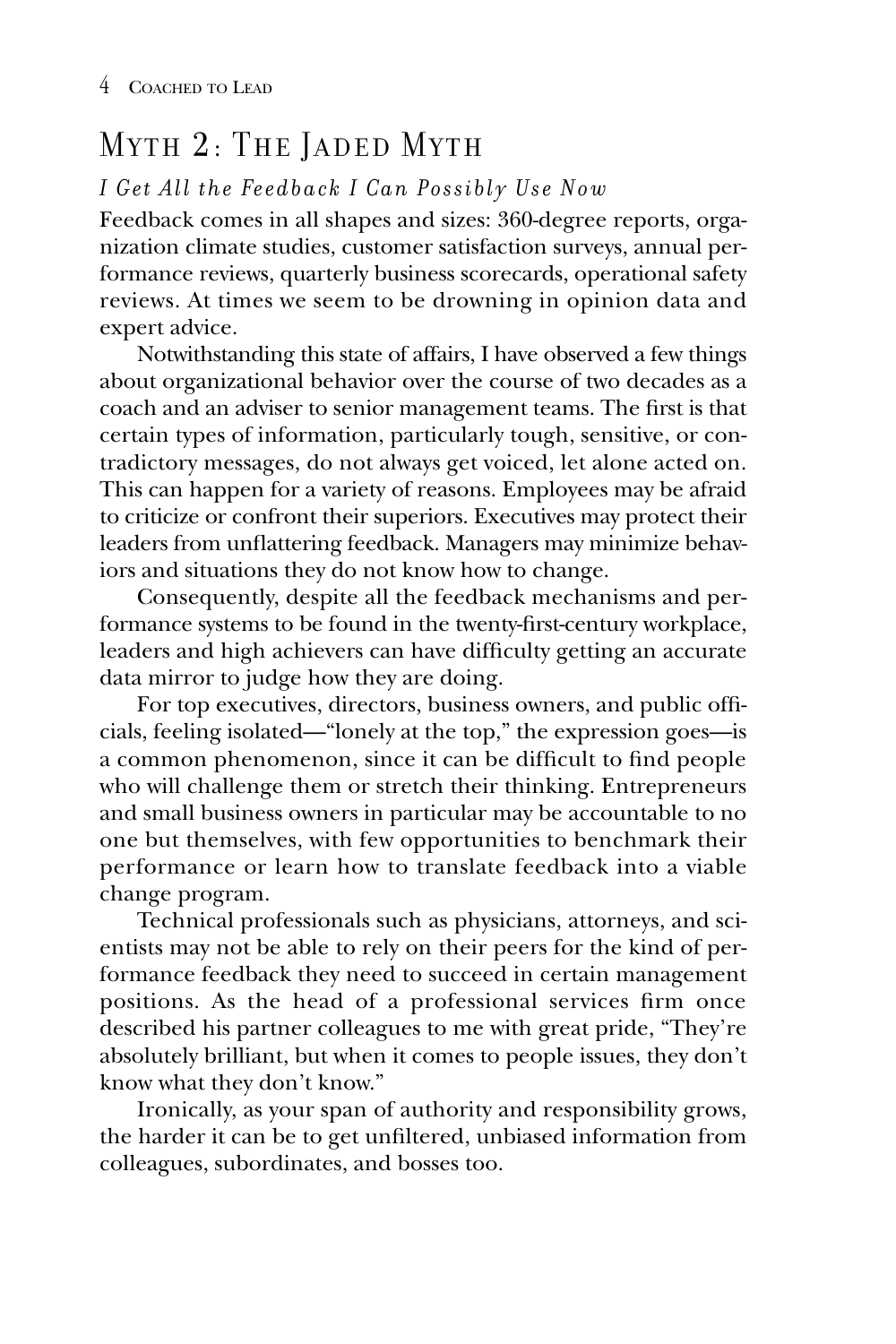Assuming that your performance feedback is an accurate reflection of how you are doing, there is still the matter of how to use it to best advantage. For example, if development issues or problem behaviors are mentioned, are these symptoms or root causes? If you get mixed reviews, such as rave reviews from key customers but lukewarm ones from your colleagues, are your strengths also creating situational weaknesses?

If you win kudos all around, there may be no clear indication of what you should do to be even more successful. Consensus can lull you into a false sense of complacency, reaffirming what you are doing well now but giving no indication of how you can continue to raise the bar for yourself.

MYTH BUSTER: Coaching can help you maximize the benefits of the feedback you have and identify what feedback you might need but not have.

### Myth 3: The "Shrink" Myth

#### *Executive Coaching Is the Same as Psychotherapy or Counseling*

Although executive coaching shares some methods with psychotherapy, it is a mistake to equate one with the other. Yet for those unfamiliar with coaching (and coaching professionals), the similarities can be more striking than the differences. Hence the existence of the "Shrink" Myth.

Let's set the record straight. First and foremost, executive coaching focuses on work and career-related goals. It is action oriented, looking to current and future performance, with your coach keeping the process on track and moving forward. It does not delve deeply into your past or personal relationships, and it does not try to determine how you came to be the person you are now.

A primary aim of executive coaching is to produce or facilitate desired business results. Of course, what constitutes business results varies from situation to situation. For people in profit-driven organizations, such as companies and professional service firms, this translates into having a bigger impact on top- and bottom-line outputs. For those in public sector and mission-based enterprises, such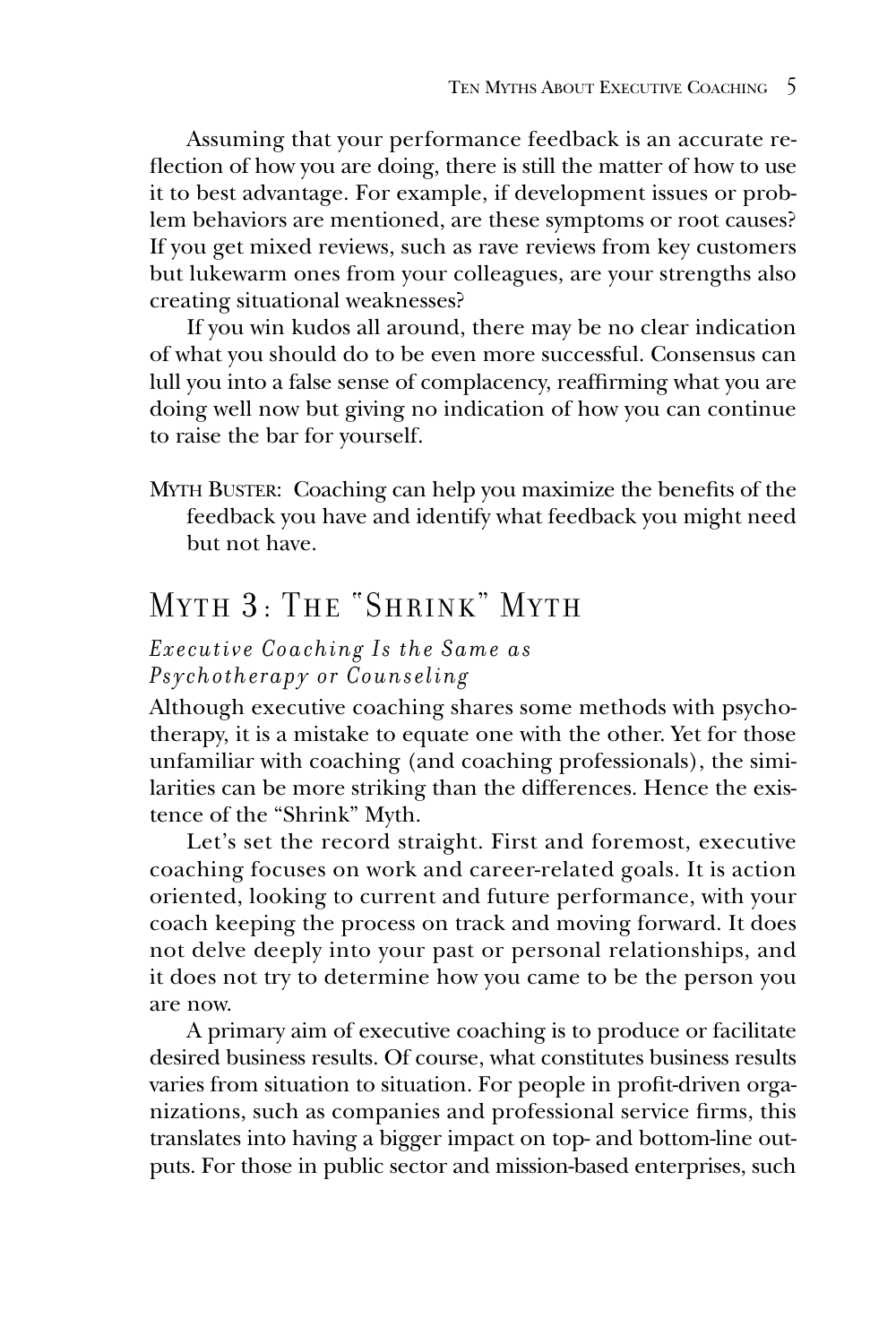#### 6 COACHED TO LEAD

as government agencies and universities, this means increasing success at delivering key projects or services.

Coaching can help you:

- Improve your current job effectiveness.
- Prepare for higher levels of responsibility.
- Manage work-related stress better.
- Clarify or modify career goals.

Coaching typically occurs at the point where your skills, talents, interests, and motivation intersect with job demands, career goals, and marketplace drivers. Certain types of work-life issues also fall legitimately within the scope of executive coaching.

Why then is coaching so frequently confused with therapy?

One reason is that both involve confidential, one-on-one relationships with a helping professional. They also share a number of methods, such as behavioral assessment, discussion, introspection, and action experiments. Both seek to promote positive client change. Finally, many executive coaches hold credentials in fields traditionally associated with psychotherapy, such as counseling, psychology, and social work. Yet despite these similarities, it is important to recognize the substantial differences in goals and focus between these two services.

MYTH BUSTER: A therapist's role is frequently that of a healer. A coach's role is that of a supercharger.

### Myth 4: The Dependency Myth

#### *Coaching Fosters an Unhealthy Dependency on Others*

Whenever someone brings up the Dependency Myth, I reply with my Joe Torre test: Would you fire the manager of the New York Yankees? After all, the Yankees are repeat World Series champions. Does their continuing reliance on Torre's expertise indicate a weakness, or does it reflect their awareness that expert advice is critical to sustainable success?

Put this way, most people see my point. Yet it's amazing how often I hear the Dependency Myth, and from very smart people no less.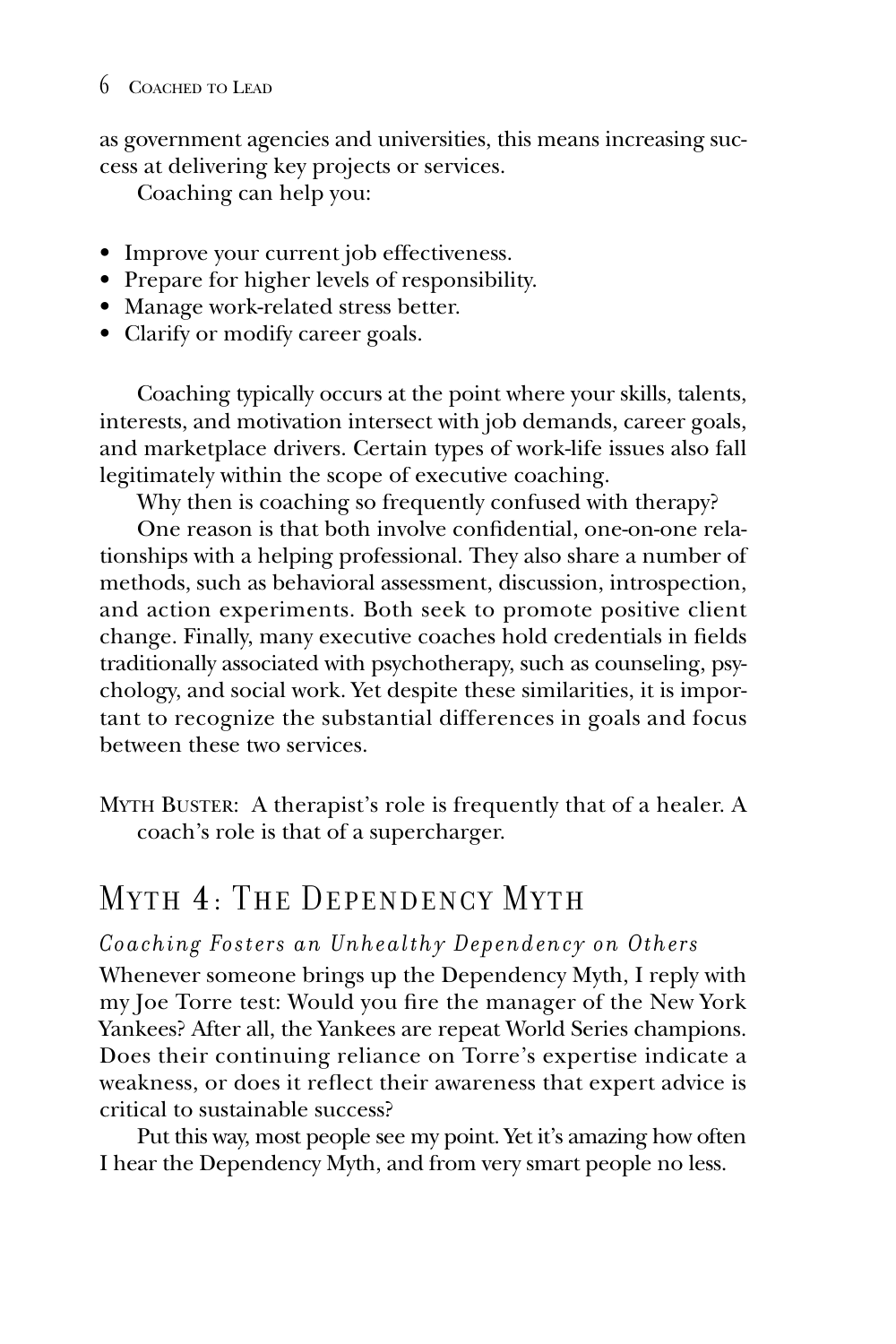Let me repeat: the more successful you are, the more you need input from people who can support your ongoing success. There is always another game to win, another challenge to master, either against the competition or your personal best.

Consider too that research shows that as people progress within organizations, they are more likely to overrate their performance compared to how others rate them. In other words, the more successful you become, the greater the potential discrepancy is between how well you think you're doing and how well others think you're doing.

The truth is that we all need others—friends, teachers, spouses, bosses, customers—for our physical, emotional, intellectual, and economic well-being. Dependency is neither bad nor unhealthy; it's a fact of life.

Executive coaches are no different from other experts you rely on to maximize results. Very likely you regard your accountant, financial planner, or personal trainer as valued contributors to your welfare. You establish goals with them, set up a strategy together, and then monitor progress against plan. You work jointly to achieve the best outcome. They improve your condition.

The same value proposition applies when you work with the right executive coach. (Of course, by "right," I mean right for you.) Coaches are hardly twenty-first-century Svengalis out to enthrall you or impose their will. Not only does coaching *not* foster dependency, but a coach is likely to push you to think and behave in new ways that increase your self-confidence and expand your horizons.

Often those who subscribe to the Dependency Myth are selfmade people who have achieved a certain level of success based on raw talent, intuition, hard work, and sometimes some lucky breaks. Over time, they have come to see themselves as the sole architects of their success. Consequently they may reject anything that smacks of outside interference (like coaching) as unnecessary or a sign of weakness or failure.

In real life, it's often the lone wolves or free agents who run a greater risk of derailing or hitting a career plateau, since they rarely seek (and get) feedback and advice about how they are really doing. Or they may fall victim to overconfidence or egotism. No matter how it's done, they unwittingly lower the ceiling on their prospects.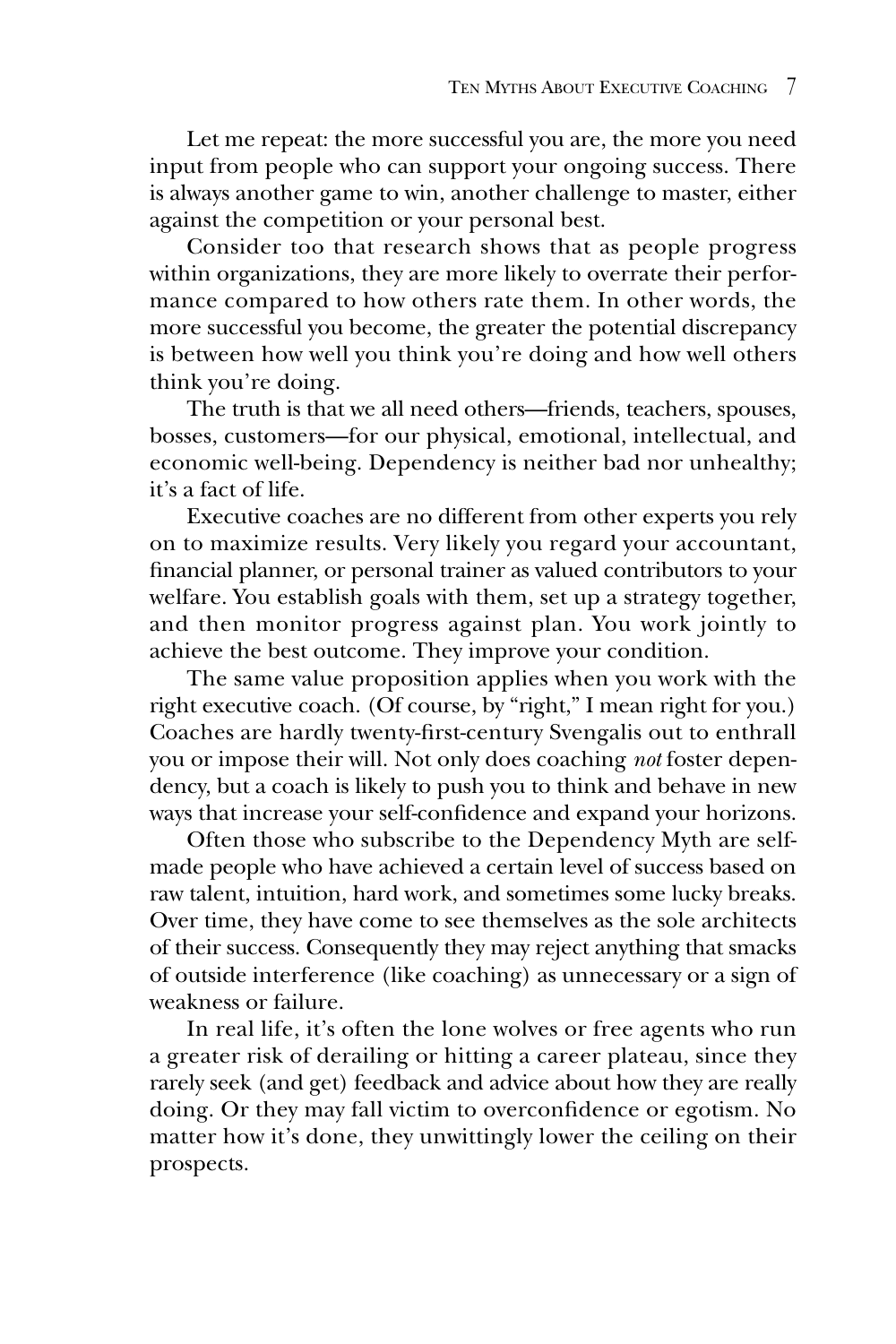#### 8 COACHED TO LEAD

To be sure, people are also shaped by broad cultural and generational values. Asking for help, especially around one's public life and stature, can be downright contrary to how some people were raised. This is not to say that old attitudes cannot be jettisoned or new attitudes embraced with the arrival of new norms and tools.

Benjamin Franklin observed, "Learn of the skillful; he that teaches himself hath a fool for a master." Enduring winners are aggressive, lifelong learners. Executive coaches accelerate learning and unleash performance potential.

MYTH BUSTER: At heart, coaching is a tool for individual growth and empowerment, not dependency.

### MYTH 5: THE CRUTCH MYTH

#### *Coaching Should Be Only Short Term*

The Crutch Myth is a variation of the Dependency Myth. It says that a little coaching is okay, but more is not.

Imagine going to the gym only twice a month because you don't want to overrely on a personal trainer to stay fit, or taking only half of a prep course for professional licensure so you don't depend too much on an instructor. Faulty logic? Self-limiting behavior? Absolutely.

Budget considerations aside, desired results should determine the format and duration of your coaching program. Much as an architect designs a building based on its intended purpose and user needs, the specifics of your coaching program, including duration and contact frequency, should be determined according to what you want or need to achieve. Rome wasn't built in a day. Neither are careers, projects, and track records.

We're an impatient society, looking for results yesterday. An executive coach can accelerate your progress and identify legitimate shortcuts. But there is no getting away from the fact that learning new skills and behaviors, or applying existing ones to new situations, takes time and practice. (Unlearning habits and ingrained attitudes also takes time.)

When the scope of coaching is targeted and narrowly defined, such as interpreting a 360-degree feedback report or crafting an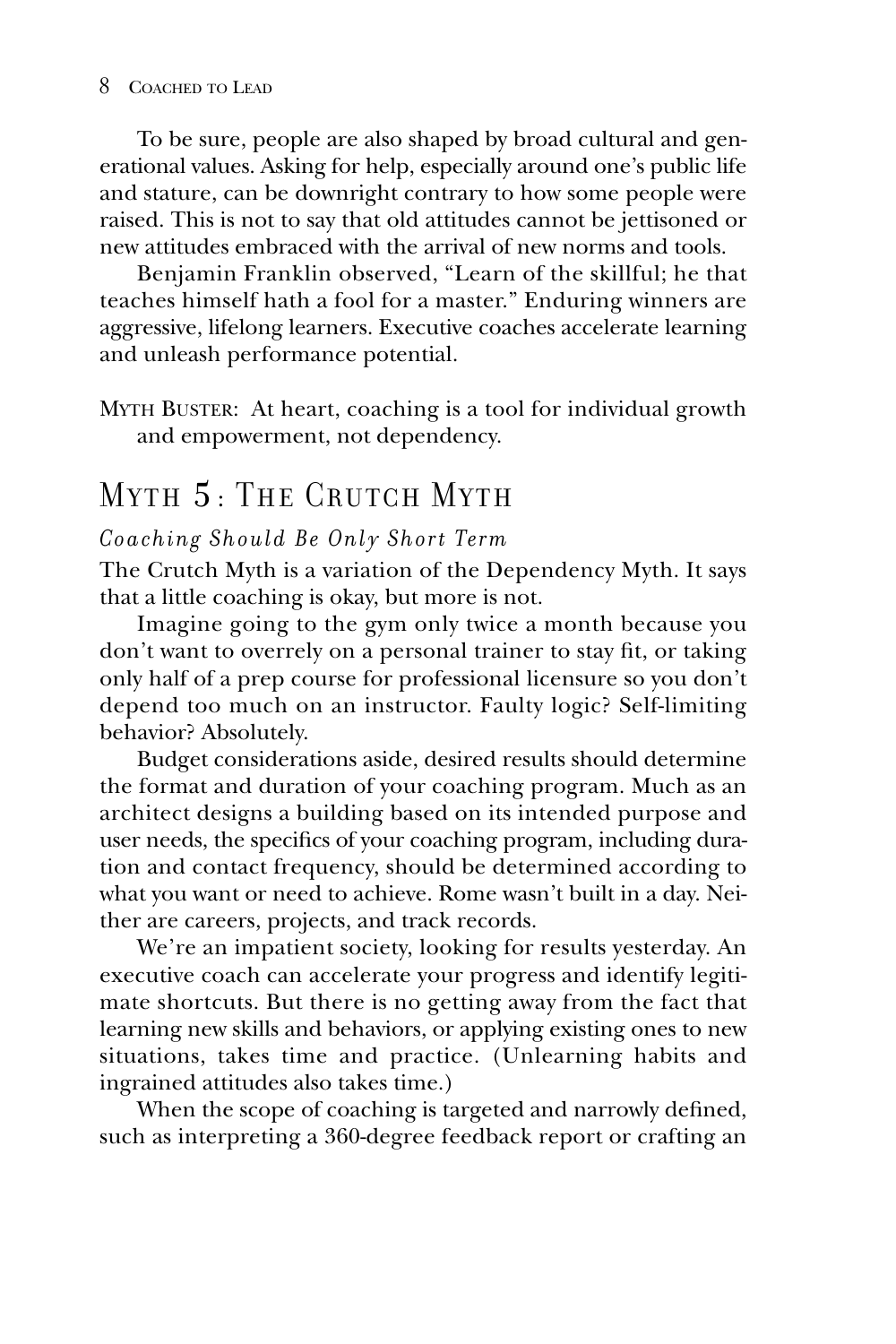individual development plan, a few sessions or weeks may suffice. If the scope is broader, such as guiding, monitoring, and refining these same development goals, then coaching might properly continue for months rather than weeks.

Extended coaching is no more a crutch to personal excellence than a tune-up is for a Ferrari. To the contrary, both make peak performance possible and ongoing. Big challenges and goals are not accomplished overnight; they take time and focused effort to execute and consolidate. They usually involve incremental steps and multiple phases.

Leading a business through a merger, scaling up from an individual contributor role to a supervisory post, or moving into a job in a different industry are all complex, high-stakes cases. In such circumstances, working with a coach for six months, a year, or even longer can yield substantial benefits. For example, you might have regularly scheduled sessions, or periodic check-ins, or you might touch base on an as-needed basis. (The fact that coaching is so customizable is part of its appeal.)

To debunk the Crutch Myth, we have only to look at how corporate America actually uses executive coaching services. A survey conducted by Linkage, an executive education firm, found that the average duration of coaching increases—and increases substantially—with seniority. The average duration for top-level executives was more than twelve months, compared to an average of six months or more for those at lower levels. (Morgan, Harkins, and Goldsmith, 2004). In other words, leaders used coaching more than their subordinates do, rather than less.

The Crutch Myth can have serious unintended consequences, really wreaking havoc with people's success. When coaching goals are overambitious for the time period allowed, those being coached can unwittingly be set up to fail, or feel as though they have failed against the expectations they or others have of them. Their performance and morale can subsequently suffer. They may be less likely to stretch themselves or take calculated risks in the future. This is an unfortunate outcome for all concerned.

MYTH BUSTER: Winners welcome long-term partnerships with the right coach.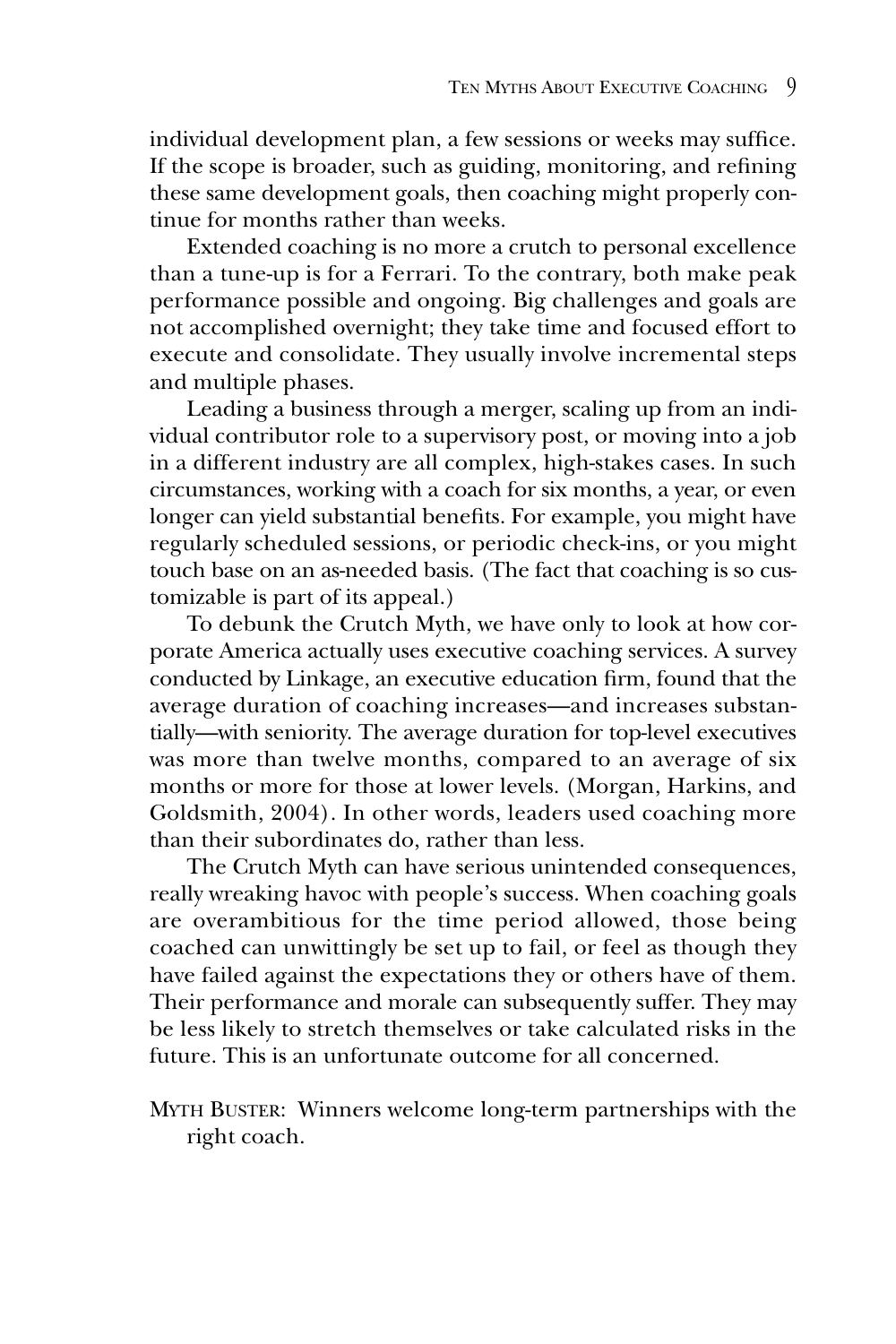### Myth 6: The Emergency Room Myth

#### *Executive Coaching Should Be Reserved as a Last-Ditch Effort to Fix Problems*

Those who believe the Emergency Room Myth (the ER Myth, for short) regard executive coaching basically as a crisis intervention tool, an option of last resort. They view coaches as emergency technicians whose job is to save those in dire straits. Consequently, decisions to bring in an executive coach are reactive in nature and often occur only after conditions have become critical.

Of course, the ER Myth does not stand up to scrutiny. Studies such as the one conducted by human resource consulting firm Drake Beam Morin clearly indicate that the key drivers for coaching are performance enhancement and grooming those with high potential. Let's not forget that prominent leaders and senior executives are the heaviest users of executive coaching. Furthermore, coaching is being increasingly used to prepare preexecutives and middle managers for higher leadership positions.

What is really happening in the marketplace—and in executive suites worldwide—is about as far as possible from a "damaged goods" view of coaching that one can imagine. As a Fortune 100 human resource executive reported in a 2004 Corporate Leadership Council Survey, "We . . . tend to invest in the up-and-coming executives rather than the low-performing executives."

Despite its gross inaccuracy, the ER Myth continues to hold sway for a number of reasons. First, in companies and institutions that do not yet have an established coaching program or culture, a coach might first appear on the scene to help "salvage" a valued but struggling performer. When this happens, executive coaching falls victim to the perception that it is a last intervention before showing someone the door. Consequently, even if that person's coaching outcome is extremely positive, a generalized view of coaching as triage gets established that is subsequently hard to dispel.

The ER Myth can also be perpetuated when a coach is called in to help someone with an acute skills gap. Of course, people's competency gaps can widen for a variety of reasons, many through no fault of their own and even as a result of positive change, such as a sudden promotion or reassignment. However, when this happens, the individual may flounder in silence for fear of appearing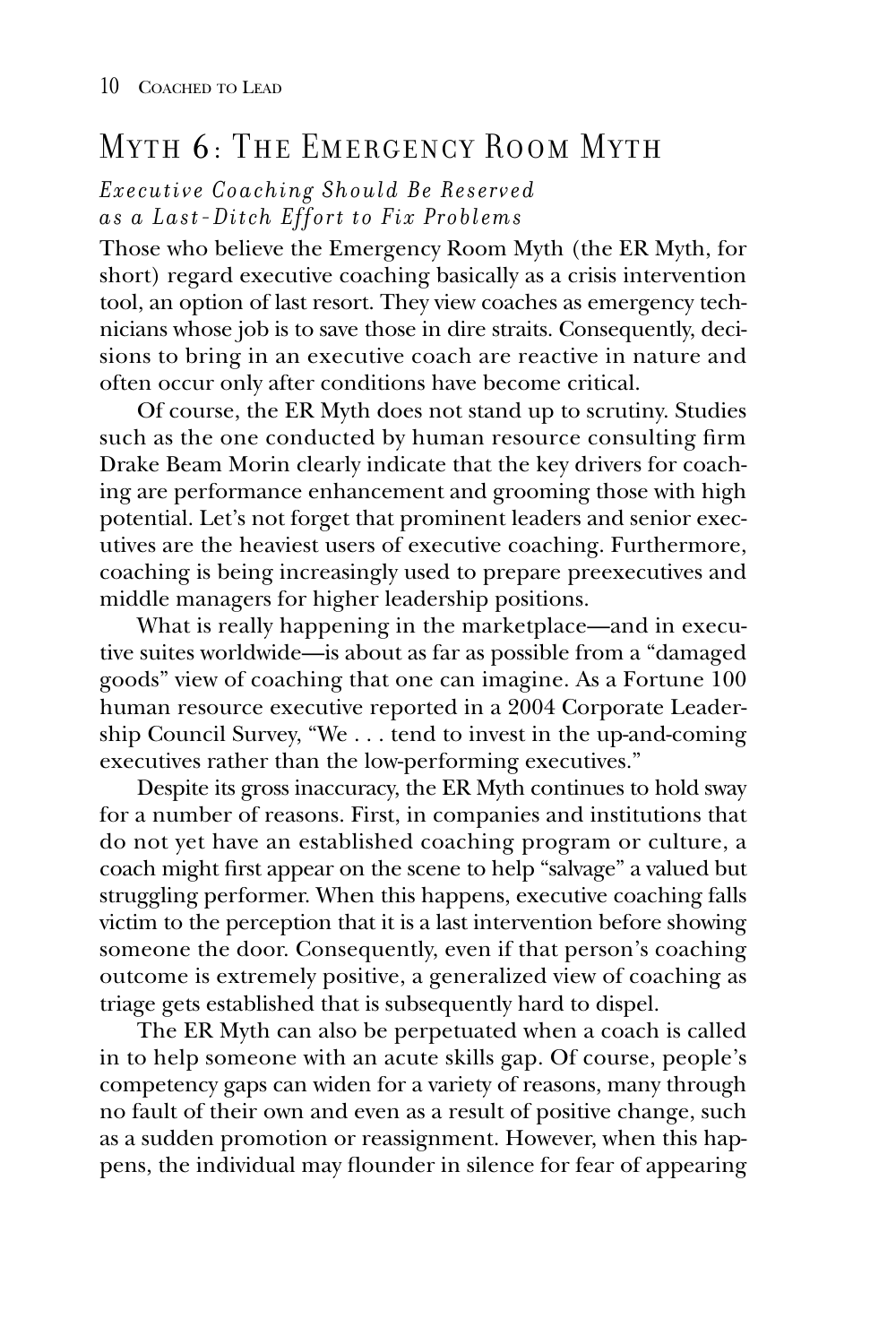incompetent. Or he or she may not even be aware of how serious the gap is until matters reach a crisis.

Situations like these can occur when a technical professional, such as an attorney, accountant, physician, or academic, assumes broader administrative and people management responsibilities. In such cases, their individual expertise and accomplishments may not prepare them adequately for their new post, which becomes apparent only after the fact.

Entrepreneurs and business owners can find themselves in similar situations of suddenly feeling deskilled. This is most likely to occur when their companies undergo rapid expansion, and they or their executives suddenly need to oversee more complexity. Consequently, their attitudes toward coaching may be colored and limited by their own experiences during difficult transition points.

In cases like these, when the focus tends to be narrowly on what is not working, or missing, or otherwise very troublesome, the urgency of the help needed can overshadow any recognition that coaching is actually an improvement tool.

You should be aware that the ER Myth can create expensive and unnecessary barriers to both individual and organizational success. Just as with one's physical health, routine checkups optimize performance far better than treating acute conditions. By the time a person's performance or issues reach the "911" stage, it may be too late to bring in a coach, or results may be less robust than they might otherwise have been.

MYTH BUSTER: Executive coaching may be less—not more successful when a person's needs and issues have reached critical condition.

### Myth 7: The Mentor Myth

#### *An Executive Coach Is the Same as a Mentor*

The terms *coaching* and *mentoring* often are used in the same sentence, or interchangeably, to describe popular career-building activities. People often naturally assume the two words are synonyms, referring to the same activities and relationships. In truth, there are similarities, and even some overlap. However, there are significant differences as well that you should be aware of.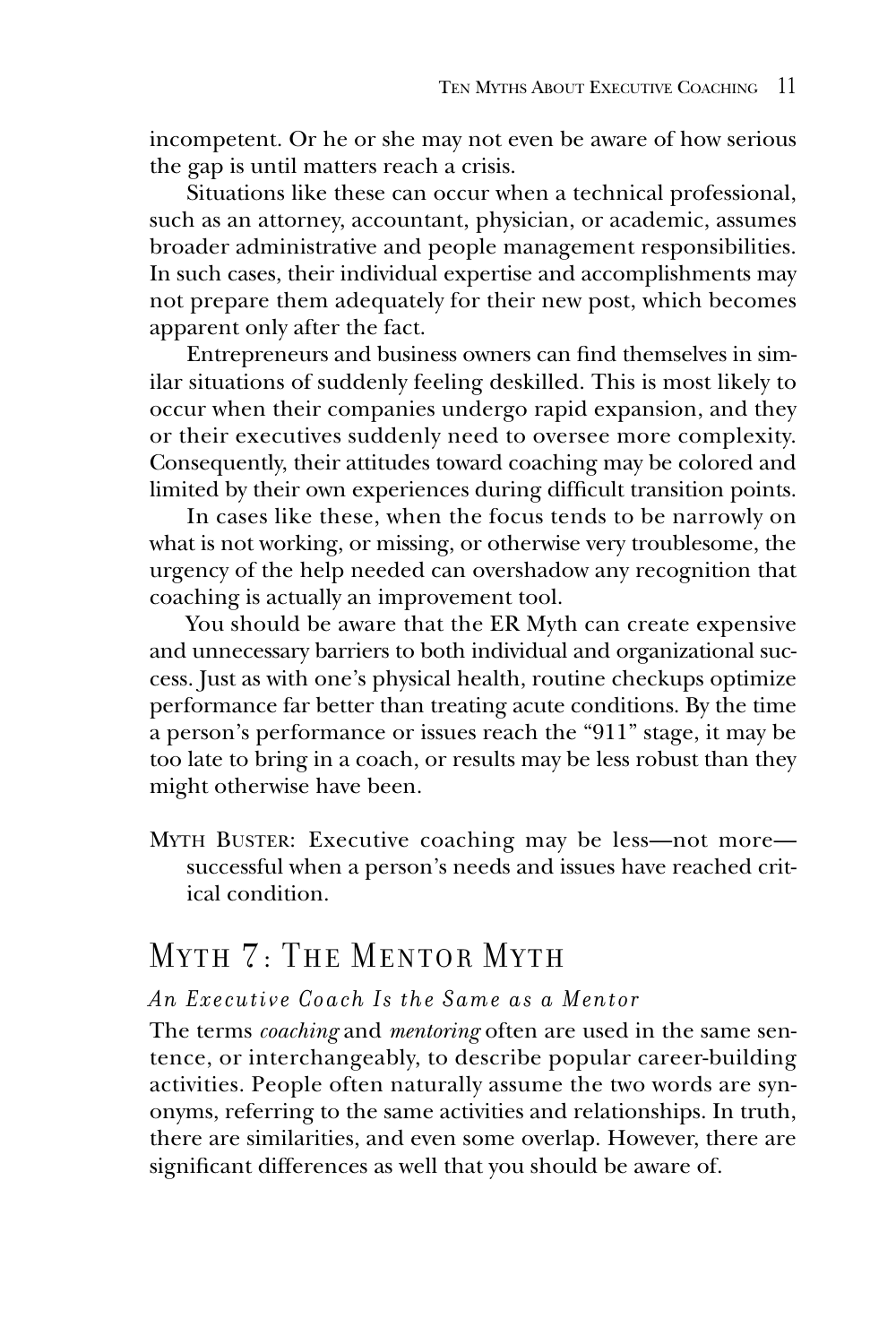Mentoring and executive coaching both involve a one-on-one helping relationship. In Greek mythology, Mentor was the trusted adviser of Odysseus. In the twenty-first century, a mentor is still someone who imparts wisdom or can facilitate events that have a positive effect on your fortunes.

Mentors are usually more senior and experienced people in the same profession or business as the mentee. In the traditional sense, a mentor is someone who can pass along occupation-based knowledge and possibly open doors for you that might otherwise not be accessible. For example, a current or past boss or a former professor might serve in a mentoring capacity, advising you on any number of matters, ranging from broad career strategy to specific workplace tactics. In fact, having a dual relationship with a mentor is not all that uncommon, since he or she might also be your supervisor or your supervisor's supervisor. Often a mentoring relationship evolves over time out of a different preexisting relationship.

Mentoring is usually done informally—and on an unpaid, voluntary basis. There may not be any set agenda with your mentor, let alone the expectation on either side that specific outputs will occur within specific time frameworks.

Mentors usually take a personal interest in your progress and success. You can even have multiple mentors, each providing something special in terms of their experience and perspective. Mentoring relationships tend to be open-ended and can last for many years. You and your mentor might be in touch frequently or on an as-needed basis. The two of you might not even be located in the same city or region.

Now let's compare mentoring to executive coaching. Unlike a mentor, your coach may or may not possess an occupational background and work experiences similar to yours. He or she may be older than you, or not. Even if your coach is an internal coach, that is, an employee of your organization, it is unlikely that you will have a dual relationship with this person, such as boss-subordinate.

There are additional fundamental differences. A mentoring relationship is usually informal and open-ended; a coaching relationship typically has clearly defined goals, activities, time limits, and mutual accountabilities. It is a structured fee-for-service arrangement, whether you personally pay your coach or your employer assumes the cost. Also, although you might interact with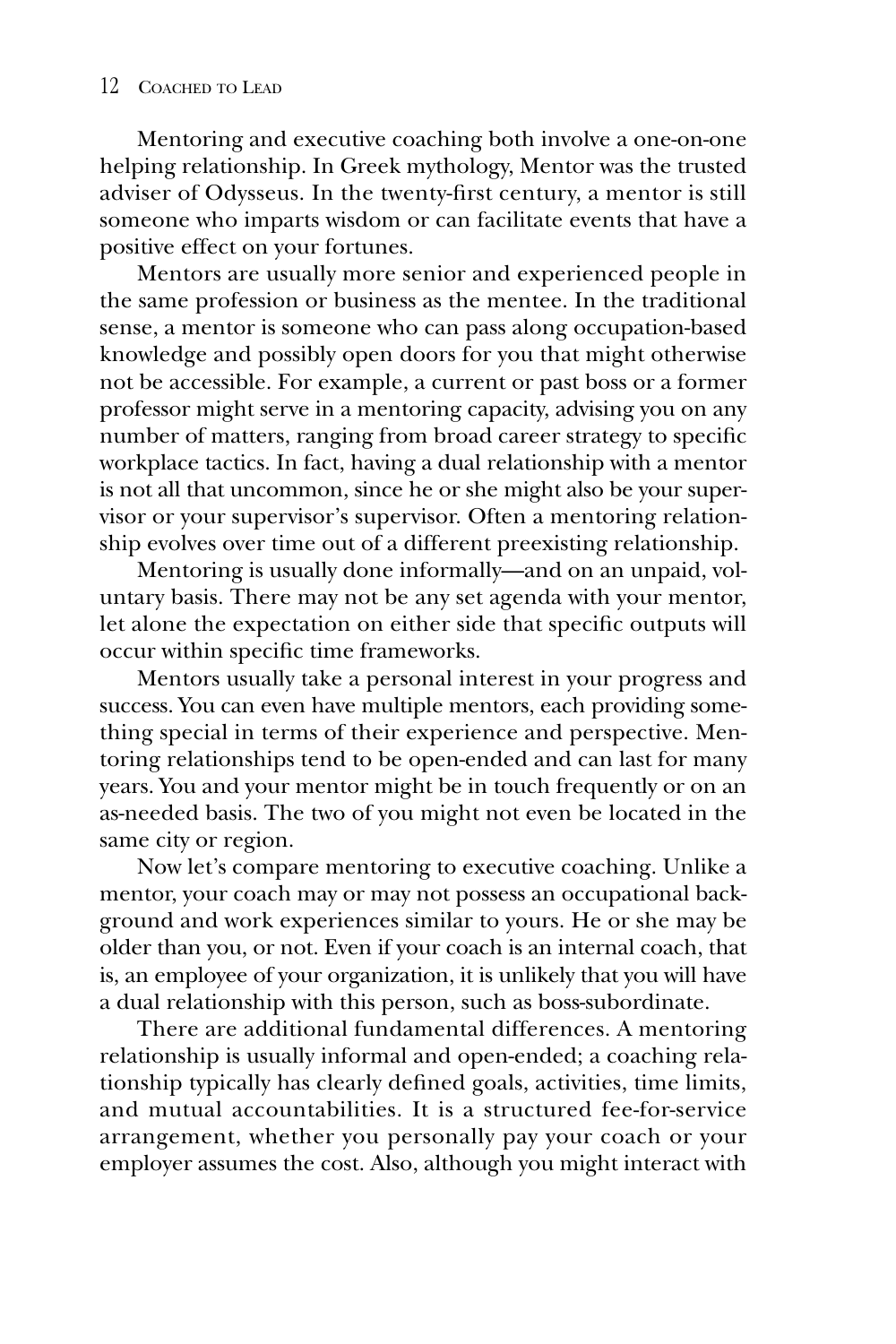multiple mentors, you would ordinarily work with only one executive coach at a time.

It's possible for an executive coach to be an informal mentor, especially if you have an extended working relationship with the person. However, it is less the case that a mentor will get "down in the weeds" with you to acquire new skills or change certain behaviors. He or she is likely to suggest other resources to you at this point, including possibly working with a coach.

MYTH BUSTER: The terms *mentor* and *coach* refer to roles that have similarities but also significant differences.

### Myth 8: The Walk-in-My-Shoes Myth

*An Executive Coach Should Have a Background and Experience Similar to Mine*

The Walk-in-My-Shoes Myth is expressed fairly frequently. It maintains that in order to be effective, a coach must possess a résumé that closely mirrors your own industry and job title experiences. According to this thinking, if you lead an Inc. 1000 company, then your coach should have experience leading a comparable enterprise. If you are a senior marketing executive, your coach should have an equivalent track record in this field. If you are a practice head in a professional service firm, your coach should have similar formal training or certifications. And so forth.

This myth is flawed at its core because it assumes that the best coach for helping you take your game to the next level is *always* someone very much like yourself in terms of work experience and professional accomplishments. It mistakenly assumes that in order to be capable and effective, your coach must be able to say, "I've been there and done what you're doing myself."

Just because someone is a peak performer does not necessarily mean that he or she can help you achieve equivalent levels of success. This is why the Walk-in-My-Shoes Myth is such a fallacy, albeit a popular one. Put another way, knowing how to be a winner yourself does not automatically mean you know how to help others become winners, even when they have the talent and motivation to do so. What works for you in terms of an approach or system may not work for someone else.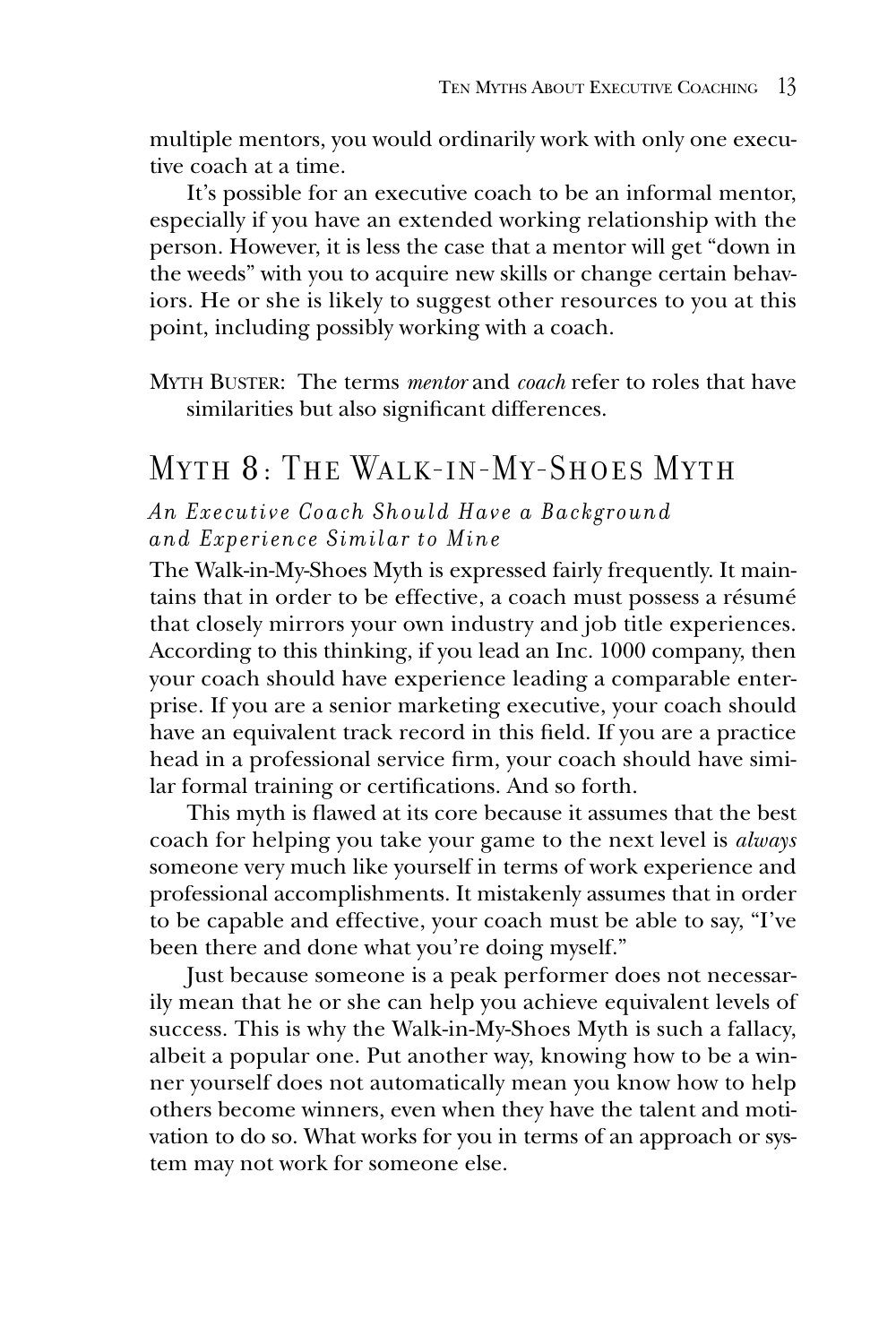To be effective, a coach needs to understand what constitutes success in your particular job and industry. He or she should be familiar with trends, norms, and key drivers in your field or be able to acquire a working knowledge of these quickly. Put another way, a coach need not have an accounting background to be able to supercharge a chief financial officer's performance.

Indeed, much executive coaching occurs around soft skills associated with leadership and managerial effectiveness rather than acquiring more technical know-how. What you likely need in an executive coach, therefore, is someone with complementary types of expertise—someone who is a skilled catalyst or change agent who can teach you how to do things, not just tell you how he or she does things.

It's certainly possible to find such people within your company or industry. The important point here, though, is not to assume that their track record of success equates automatically to an ability to coach others. For example, action-oriented achievers may not have patience for the trial-and-error learning that coaching others can require. Moreover, a coach who closely mirrors your own background may also share your same attitudes and biases, with the result that certain behaviors and issues can persist as undetected blind spots.

Many of the world's greatest coaches have never been superstars themselves and are certainly not household names. After all, everyone knows tennis champion Pete Sampras, but who recognizes the name of his coach, Pete Fischer? Luciano Pavarotti is an international opera legend, but the same cannot be said of his vocal coach, Gildo Di Nunzio.

MYTH BUSTER: To coach an Olympic athlete to victory, you do not need to have competed in the Olympics yourself.

### Myth 9: The Universality Myth

#### *Everyone Is Coachable*

The Universality Myth takes a rose-colored view of coaching that simply does not reflect the complexities of the real world, even if it is guided by good intentions. It needs to be dispelled because of the potential disappointment and frustration it can cause.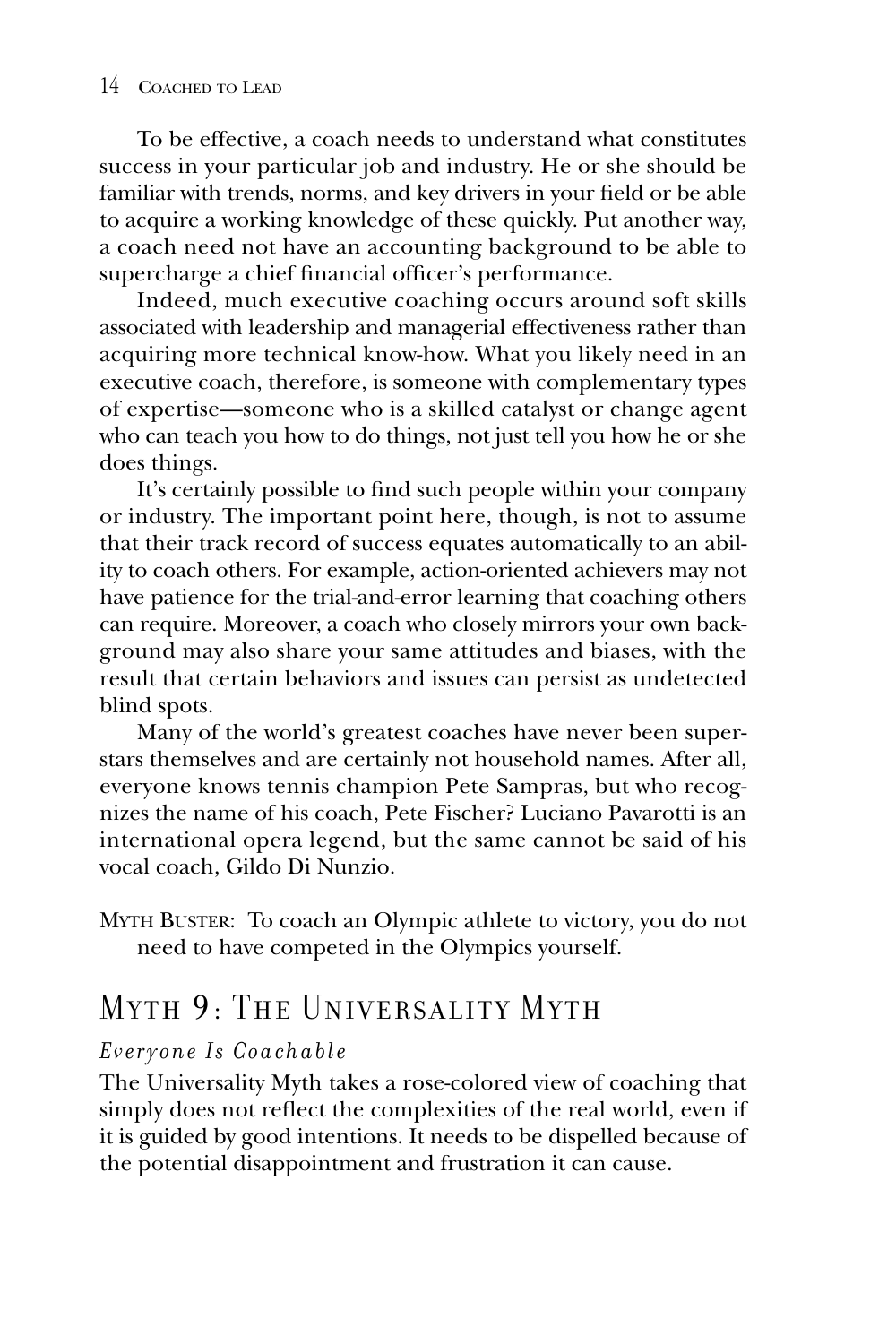People are coachable to a greater or lesser degree based on a combination of factors. Some pertain to their unique internal attributes and some to external, or situational, conditions. Internal attributes include innate talent, personal motivation and ambition, and personality traits. External factors are variables such as job characteristics, company compensation and promotion policies, relationships with colleagues and supervisors, and organizational culture.

For example, if you worked in a hypercompetitive business like mergers and acquisitions (M&A), you might have no interest in being coached on improving your teamwork skills. Being more collaborative might not be important to your day-to-day activities, or it could dilute the credit you personally receive for a deal. In other words, you might well have the innate capacity to improve in this area, but you have little actual motivation to do so.

In the context of executive coaching, your coachability takes into account how much you can change, plus how much you want to change in a particular area. The first part refers to your innate potential, the second part to your motivation level. You also need to have sufficient opportunity to try out new behaviors and activities.

In reality, everyone is coachable to the extent that they have untapped potential, are motivated to change, and operate in a work environment that supports new learning.

Working with an executive coach will not motivate you, let alone promote performance change, unless you see a clear benefit. A coach can point out benefits that might not be obvious to you, thus triggering or strengthening your motivation, but this is not a substitute for your own inner drive. (I discuss motivation and benefits further in Chapter Two.)

The Universality Myth can be problematic, not just false, because people may not be coachable for a number of reasons. In addition to the earlier example involving team building, here are some scenarios where coachability could be low:

- When a person is not open to feedback or different points of view
- When a person is very set in his or her ways
- When a person is on probation or under threat of separation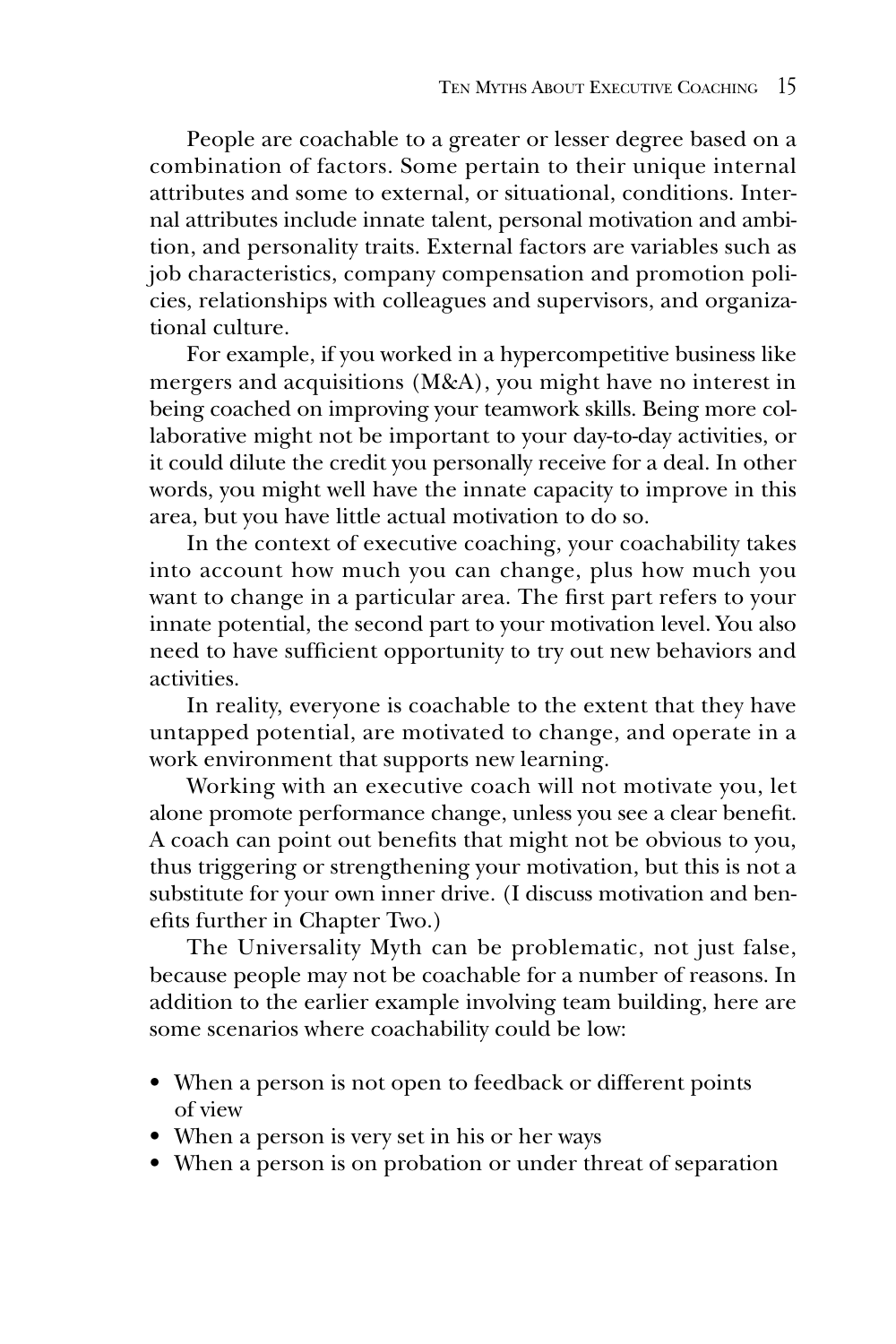#### 16 COACHED TO LEAD

• When the organization's culture does not view coaching favorably

Each of these instances touches on an internal, personal variable or an external workplace one. If, for example, you were someone with a change-averse nature, you would likely not regard coaching in a very positive light at all.

The view that everyone is coachable can leave a person feeling considerable pressure either to comply or be seen as oppositional. It also perpetuates unrealistic expectations of what coaching or an executive coach can accomplish. For both reasons, this myth does a disservice to all concerned and needs to be debunked.

MYTH BUSTER: Most people are coachable some of the time, but all people are not coachable all of the time.

### Myth 10: The Fuzzy Results Myth

#### *There's No Way to Measure Outcomes from Executive Coaching*

A common complaint I hear is that dollars spent on executive coaching disappear into a black hole, with no hard and fast way to assess results or the return on investment (ROI). Does executive coaching really pay off, or do you just pay? Enter the Fuzzy Results Myth.

There are many robust ways to determine the value-added benefits of coaching. When coaching goals involve current improvement, comparing before and after performance is a straightforward way to assess ROI. Simply put, does the person who was coached see improvement? Were specific performance targets actually achieved? Do others who interact with this person notice a positive change? These are legitimate criteria for establishing investment return, always assuming that coaching goals were high value in the first place.

Other ways to assess coaching ROI include metrics that even the most hard-nosed numbers professional should respect:

- Increased profitability
- Higher customer satisfaction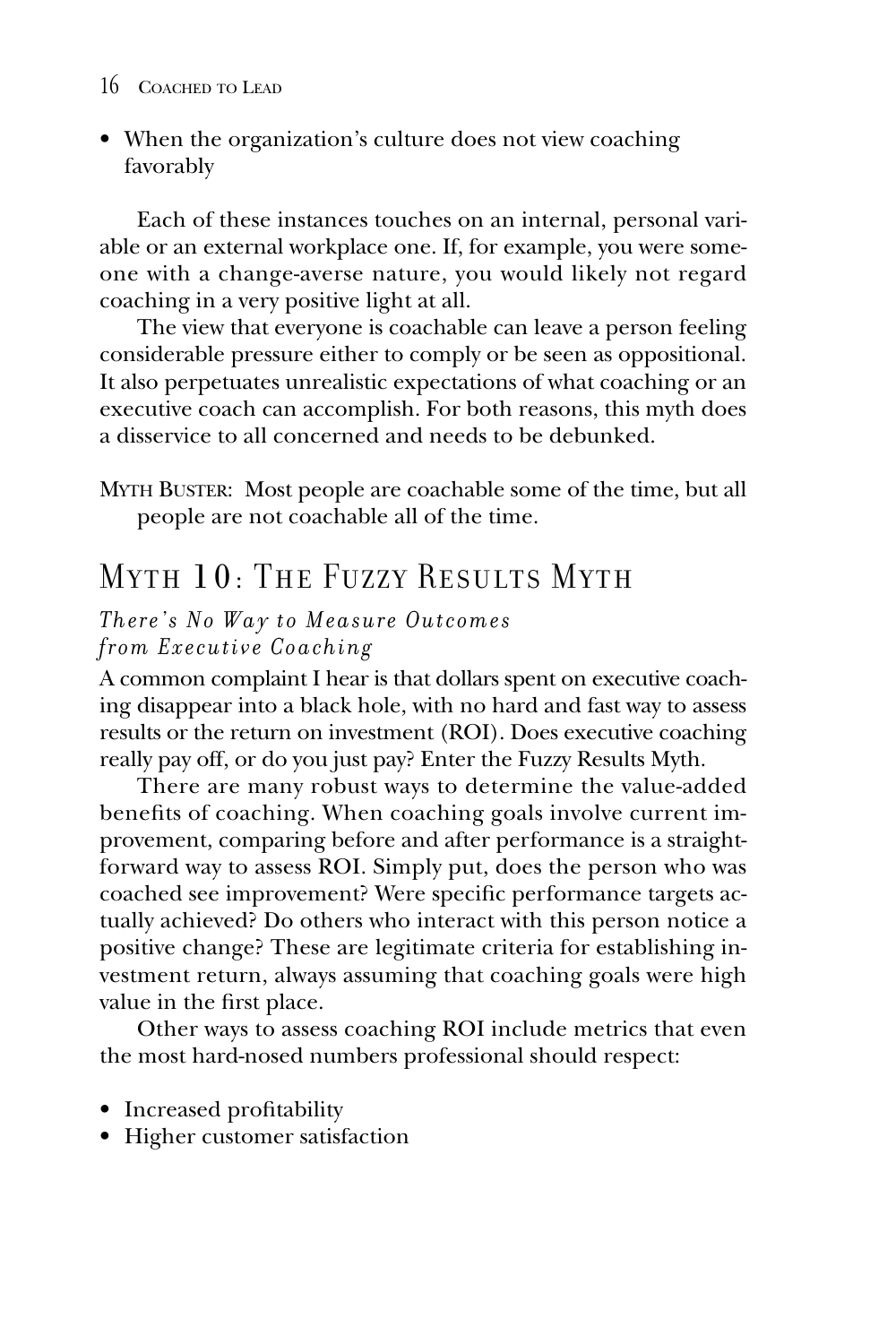- Accelerated promotion rates
- Successful project or deal execution
- Improved talent retention
- Lower recruitment and replacement costs

If we move from evaluating individual coaching to looking at larger organizational and industry studies, the evidence becomes even more persuasive that coaching can be a cost-effective way to enhance performance and productivity.

The Manchester Consulting Group study (McGovern and others, 2001) I cited earlier in the chapter was a survey of Fortune 100 executives that found that coaching provided an average ROI of almost six times the cost of the coaching, or more than \$100,000. Other outcome studies include the following:

• A study of a Fortune 500 telecommunications company done by MetrixGlobal (Anderson, 2001) found that executive coaching resulted in a return on investment of 529 percent. Moreover, when the financial benefits from increased retention were factored in, the overall ROI of coaching rose to 788 percent.

• Metropolitan Life Insurance Company put part of its retail sales force through an intensive coaching program and subsequently found that productivity among those salespeople increased by an average of 35 percent, with 50 percent of them identifying new markets to develop. Even more important, MetLife retained all of the salespeople who had the coaching, a significant savings given that at the time, industry replacement costs for a representative with three years of experience amounted to \$140,000 per person. The program, which cost MetLife about \$620,000, delivered \$3.2 million in measurable gains, as reported by Anne Fisher in *Fortune* magazine.

• An International Personnel Management Association survey on training and development (Olivero, Bane, and Kopelman, 1997) found that when training was combined with coaching, productivity increased an average of 88 percent compared to 22 percent with training alone.

• In their coaching work with more than one hundred managers at Agilent Technologies, the Alliance for Strategic Leadership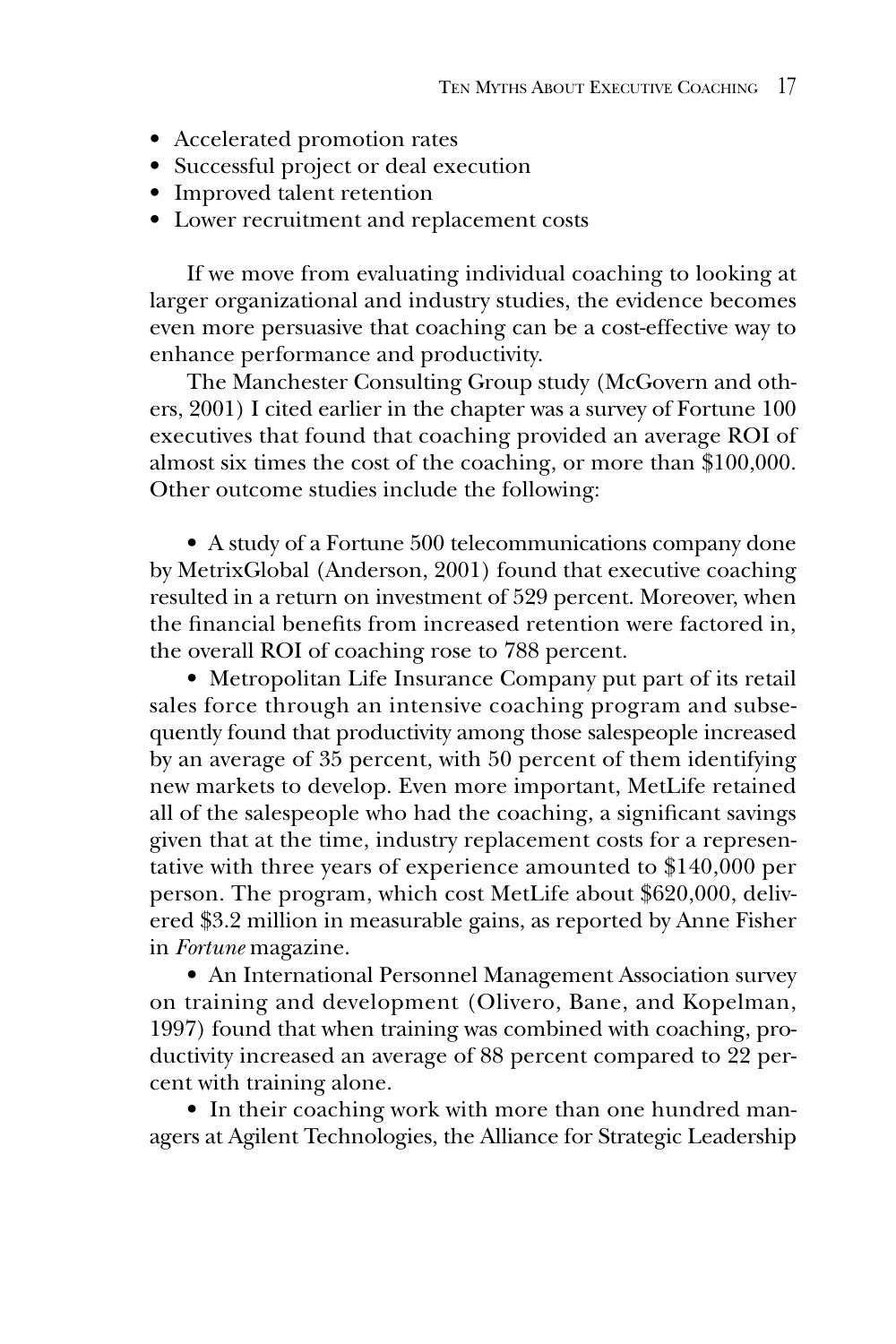found that over 78 percent of participants improved their leadership effectiveness as measured by stakeholder surveys (Carter, Ulrich, and Goldsmith, 2004).

These results show that coaching ROI not only *can* be calculated, but that it *has been* calculated and continues to be monitored.

MYTH BUSTER: Research shows that executive coaching can deliver an impressively high return on investment.

### Final Analysis

Executive coaching has been with us for a relatively short time. As both its real and perceived value continue to skyrocket, it's important to distinguish valid information from invalid assumptions and misconceptions.

Here are the ten myths about coaching stated as positives:

- Fact 1: Successful people routinely use executive coaching to extend and elevate their game.
- Fact 2: An executive coach can help you use existing feedback for maximum results and optimize feedback loops going forward.
- Fact 3: Executive coaching focuses primarily on your current and future performance in the workplace.
- Fact 4: Executive coaching is growth oriented, expanding your awareness, capabilities, and prospects.
- Fact 5: The purpose of your coaching program should determine its duration and format.
- Fact 6: Top performers and high-potential candidates are the primary users of executive coaching services.
- Fact 7: There are important basic differences between the roles of executive coach and mentor.
- Fact 8: Many highly effective executive coaches possess backgrounds and credentials that are different from your own.
- Fact 9: A person's readiness for coaching depends on both individual personal traits and external circumstances.